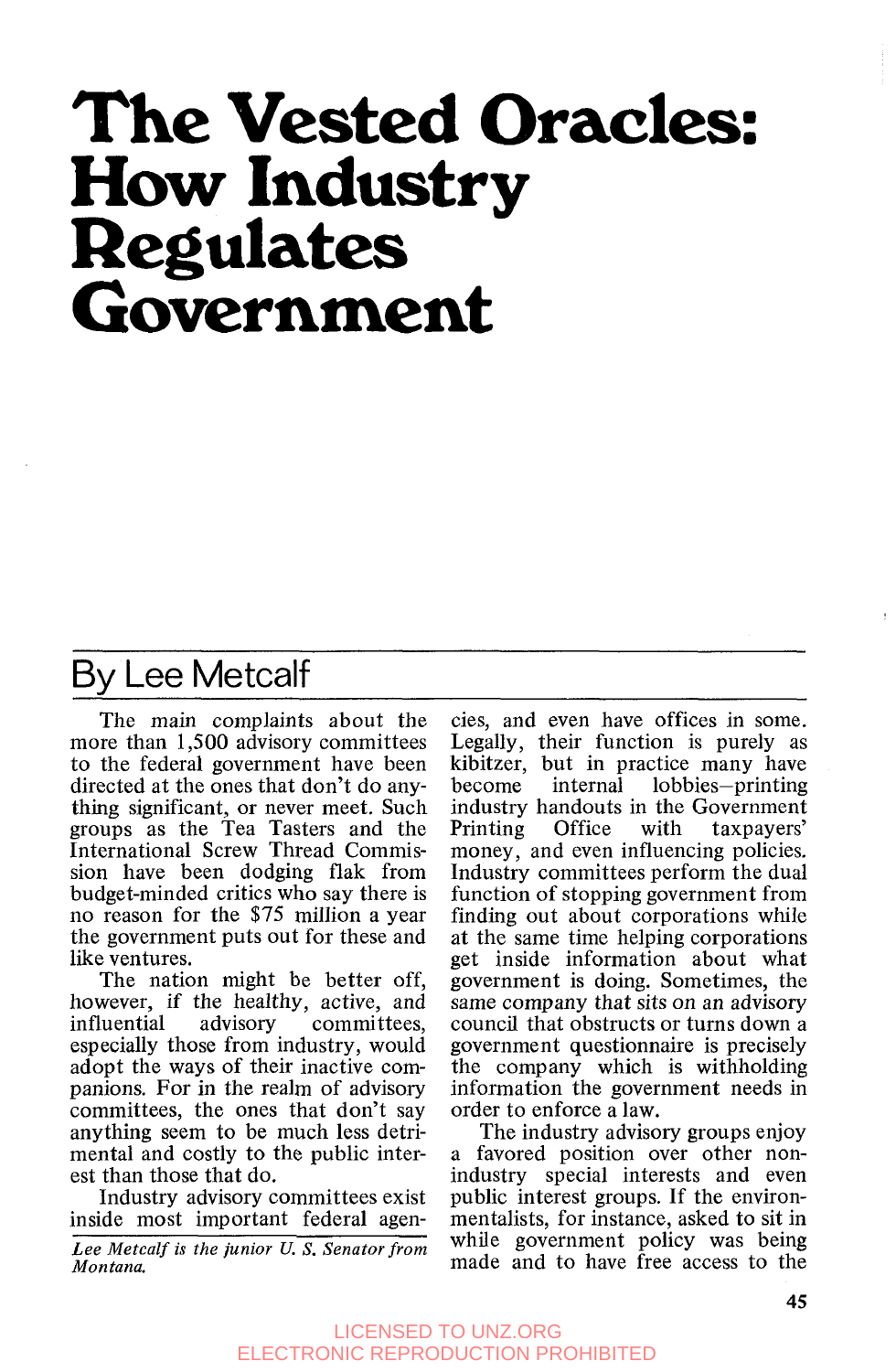files of the Environmental Protection Agency, they would be scoffed at. But this is exactly the position the nation's largest companies enjoy inside the Defense Department, the Department of Commerce, and elsewhere. Because of their quasi-official status, advisory councils are aware of potential policy changes and inter-agency dissensions that may help them oppose government actions.

As early as February, 1962, President Kennedy, concerned about the use and abuse of government advisory committees, issued an executive order "prescribing regulations for the formation and use of advisory commit-<br>tees." Among the requirements tees." Among the requirements Kennedy imposed were: I) annual publication of the names of members (and their affiliations) of all advisory committees, 2) a full-time salaried officer or employee of the government chairing each committee, and **3)**  verbatim transcripts of all industry advisory committee meetings.

But each of these requirements carried a most convenient escape clause: the requirements could be dispensed with if the head of the department or agency felt that they "would be unduly costly or impracticable" or "would interfere with the proper functioning." Not surprisingly, in case after case, the agency heads, usually at the prodding of the advisory group itself, found that the waiving of these requirements was "in the public interest."

To combat the excesses of these committees, I introduced a bill in the 91st Congress to diversify the representation in the advisory groups in the Office of Management and Budget, at least. Eventually the bill died, but a more comprehensive one has been introduced in the current Congress, and hearings are now in progress.

Advisory committees proliferated in the early post-war years, when the public romance with private industry still blurred the collusion between government and corporations. Today, the advisory system still acts as if that climate were unchanged. Many do not

even bother to create the appearance of impartiality, as was the case with the Civil Aeronautics Board Finance Advisory Committee, established in 1970 along with similar groups for consumer affairs and for labor. Airline finances are not merely the concern of banks and business; nevertheless, the committee was made up purely of men from those institutions. The committee even dispensed with the pretense of meeting in the CAB offices and convened for the first time at One Chase Manhattan Plaza, in the office of James P. Mitchell, chairman of the committee and also Chase Manhattan's vice president in charge of air-<br>line finances. The bank is the line finances. The bank is the major creditor for five of the nine local service carriers and a major stockholder in two airlines. No wonder the committee dealt with the serious liquidity problem of the carriers and with Mitchell's suggestion for a large federal ante into the airlines' kitties to help them pay their bills.

Five weeks after **I** publicly cited the CAB case as an example of the partiality of advisory bodies, the CAB disbanded the committee. The rapidity with which they backed down may be evidence of the flimsy rationale for the entire industry advisory structure. But most committees continue to function.

Take the National Industrial Pollution Control Council. President Nixon created it in April, 1970, to advise the President and the chairman of the Council on Environmental Quality, through the Secretary of Commerce, on industrial pollution problems.

The President apparently felt that council effectiveness demanded the recruitment of the world's most renowned experts on pollution, for he set about naming representatives of companies that have the greatest experience in spewing filth and poison into our environment. He manned the council with 63 top executives of major polluting companies, including the chief officers of airlines and electric utilities, and producers and manufacturers of steel, automobiles, deter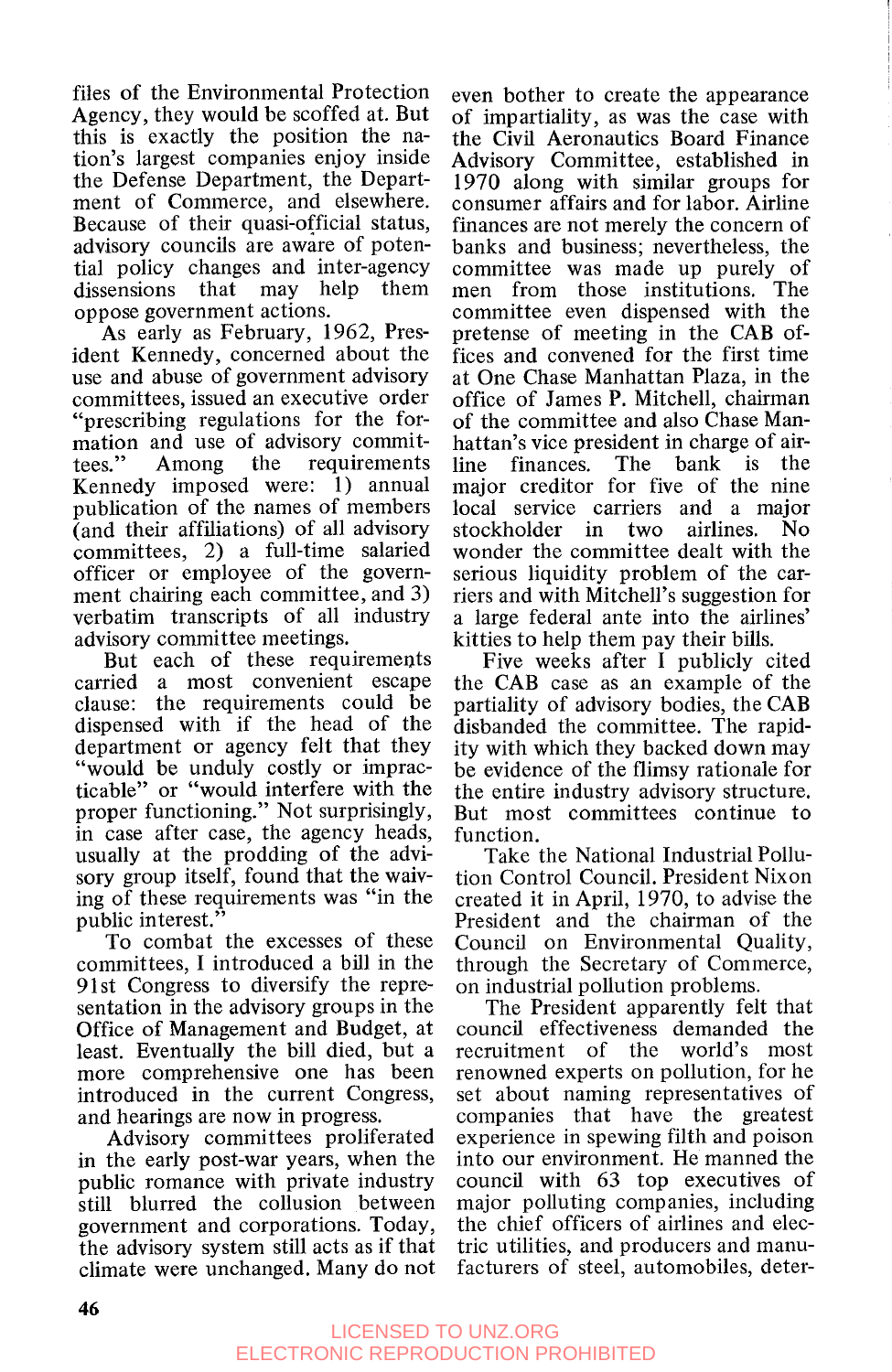gents, coal, petroleum, chemicals, beverage containers, and paper and wood products. The President charged the pollution advisory group with collecting data and evaluating "programs of industry relating to the quality of the environment.<sup> $\dot{v}$ </sup> Not one member of the council represents conservation groups, consumers, universities, or other public interest groups.

Obviously, the National Industrial Pollution Control Council must be placed in the category of the rabbit sent to fetch the lettuce. The analogy certainly befits Bert **S.** Cross, chairman of the board and chief executive officer of Minnesota Mining and Manufacturing. At the time of Cross' designation as council chairman, his company had been under order for four years by the Wisconsin Department of Natural Resources to stop discharging sulfurous wastes into the municipal sewers of Prairie du Chien.

The pollution council conducts its meetings in a fashion quite unlike anyone conditioned by industry's environmental advertising would suppose. The October 14, 1970, meeting was not publicly announced. Several environmental and consumer organizations had heard rumors of the pending meeting and presented themselves at the Commerce Department that morning, requesting admission. They were denied entrance. Their request for a transcript of the industrial polluters' meeting was turned down, as were reporters' requests that the officials hold a post-meeting press conference.

The agenda for that meeting suggests why the environmentalists were barred. While only 10 minutes were allotted to Russell Train of the Council on Environmental Quality for discussion of the national pollution standards, one hour and 45 minutes was set aside for an exploration of tax breaks and incentives to promote pollution control.

The appearance of the environmentalists at the doors of the meeting apparently embarrassed both the

Administration and the council. The next gathering, in February, 1971, convened in the State Department building, where security regulations prohibit entry of non-employees without special arrangements.

The February meeting added a new twist to the previous format. The industrialists were whisked over to the White House to stand on the lawn with the President and witness the effectiveness of new air pollution abatement equipment on commercial jetliners. First, a Boeing 727 took off from National Airport. Rising into view over the Jefferson Memorial, a trail of heavy, black smoke belched from the three jet engines. Another 727 quickly followed, trailing a remarkably smaller, less dense plume of exhaust.

The President and his visitors, official protectors of the environment that they are, delightedly hailed this demonstration as an example of the great, voluntary strides of industry in controlling pollution. But a member of my staff also observed the demonstration, coming away less impressed than the President and his polluters' council. My aide's feeling was that if the first plane had flown at as low a speed and climbed at as slight an angle as the second 727, it too might have significantly reduced its exhaust emissions.

#### **The Polluters' Council**

This little episode on the White House lawn demonstrates the industrial pollution council's function as a massive, government-established public relations arm of the world's worst polluters. Little more than one year after its inception, the council has published approximately 25 reports printed at public expense by the Government Printing Office, including a "Casebook of Pollution Cleanup Actions." These cleanup actions are "drawn from published accounts of individual company environmental accomplishments throughout American industry"-most of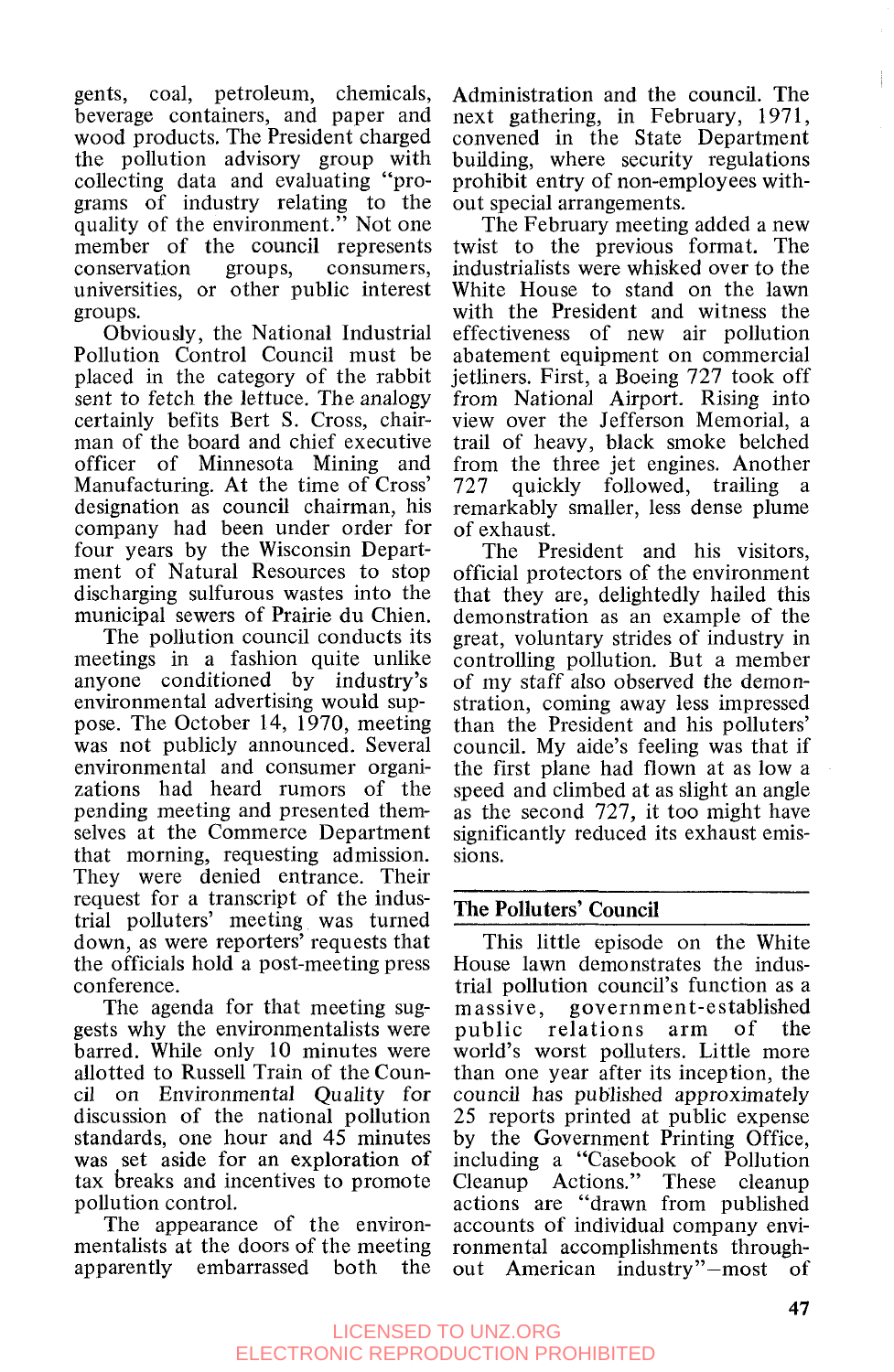them reprinted from such highly unimpeachable sources as industry trade association publications and house magazines.

To be sure, each report carries the disclaimer that "it does not necessarily represent the views of the Department of Commerce or any other Government agency." Indeed, the research and writing of these reports is carried out entirely by industry. But the corporate polluters have now decided they will pass these reports to senators, congressmen, and the public as government pamphlets on the scientific facts of pollution.

Mike Manatos, associate director of<br>
vernmental relations (a fine governmental euphemism for lobbyist) at Procter and Gamble, pleaded in a recent letter to me that the idea that phosphates in detergents pollute is a "misguided notion." He was sure **I** wanted the "real rights and wrongs," so he provided me with "a new Commerce pamphlet which gives the full story."

The "new Commerce pamphlet" was, in fact, neither new nor Commerce's. Published in October, 1970, and superseded by a March, 1971, report, it did not represent the views of the Commerce Department, but rather only of the council of polluters. By May, 1971, portions of the October pamphlet discussing the chemical, NTA, were scientifically and legally incorrect. These discrepancies were rectified in the March report on detergents, but Procter and Gamble neglected to mention the council's March report, passing off the earlier pamphlet as Commerce's "full story."

The detergent report was not just an unfortunate mistake or an embarrassing oversight, but rather the logical result of the council's methods of operation and stacked membership. The detergents sub-council consists of eight industry members, including the president or chairman of Procter and Gamble, Lever Brothers, Purex, and Calgon. Moreover, the sub-council operates by the stated council rule that it "does not regard its assignment as including a responsibility to obtain,

weigh, and reflect all other viewpoints as well, except to the extent that sound business advice regarding industry policies and programs so require."

The National Industrial Pollution Control Council is the President's one official advisory council on industrial pollution. The Administration's lack of enthusiasm for more balanced bodies is evidenced by comparing how quickly it staffs such industry committees-named either by the President or the heads of federal agencies-and how slowly it mans more representative councils, like the Advisory Council on Environmental Education. Established by Congress as part of the 1970 Environmental Education Act, this Office of Education advisory group provides guidance on environmental education programs. In setting it up, Congress required balanced membership, to include academic, scientific, medical, and legal representatives, as well as at least three ecologists and three students. Yet nearly nine months after its inception, the council has not met. In fact, it has no members, Health, Education and Welfare Secretary Elliot Richardson having completely failed to comply with the congressional directive.

I.

Even when the President conformed with a congressional mandate setting up a broadly based advisory committee on railroads, the result was simply another panel stacked with businessmen. In creating the National Railroad Passenger Corporation, Congress set up a 15-man financial advisory group. The law requires that these 15 members consist of six from investment, commercial banking, and railroads; two from the Treasury Department; and seven from "the public in the various regions of the Nation."

On December 1, 1970, the Department of Transportation announced the Administration's choices for this advisory body, All 13 non-government members came from business. The President did not appoint seven representatives of the public, and did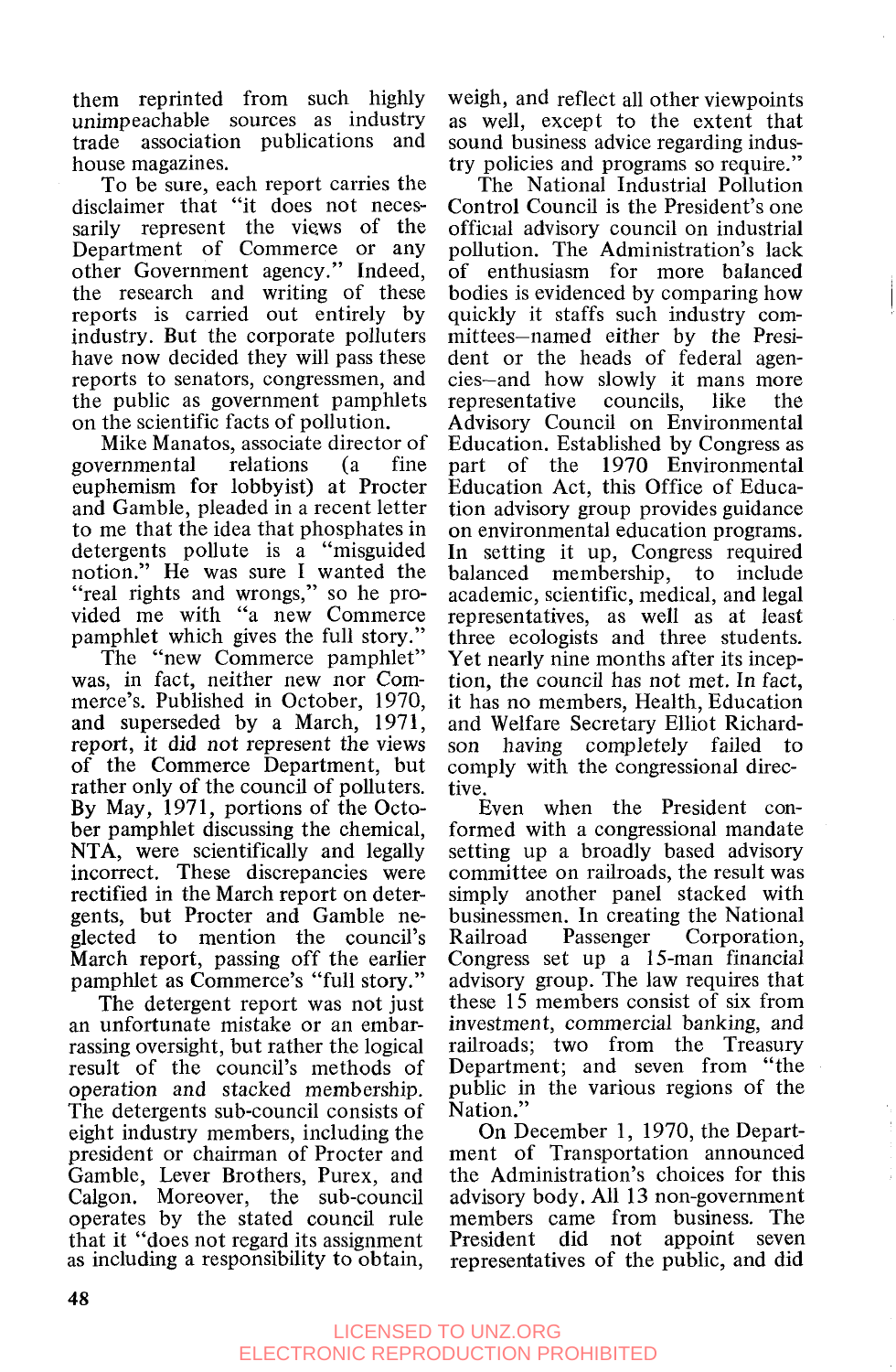not even bother to dig up a tamed, re tired academician for window dressing.

#### **Slow-Talking Polluter**

Until last year very few people were aware even of the existence of such committees. My first experience with them and their influence came about six years ago, when I suggested that the Federal Power Commission ask the major utilities whether they gave money to specified right-wing organizations. The FPC pleaded that such an inquiry was impossible without Budget Bureau (now the Office of<br>Management and Budget-OMB)  $Budeet-OMB$ approval. Budget, I learned, had to call the question form to the attention of something called the Advisory Council on Federal Reports, which in turn would buck the proposed form to one of its utility industry advisory committees.

This revelation sparked me to take a closer look at the operations of the Advisory Council. It dates back to 1942, when the Congress was inundated with small businessmen's pleas for legislation controlling the flood of forms and questionnaires resulting from wartime rationing and wageprice controls. In short order, Congress overwhelmingly enacted the<br>Federal Reports Act of 1942. Federal Reports Act of 1942, instructing Budget to coordinate governmental collection mation.

The director of Budget turned to officials of industry for advice on administering the new law. The industrialists promptly established the privately financed and operated Advisory Council, consisting of 16 committees on banking, broadcasting, chemicals, equal employment, fats and oils, meat packing, natural gas, oil, railroads, trade, and utilities. Subsequently, when federal agencies sent a proposed questionnaire to Budget for its evaluation and approval, the Bureau listed the questionnaire on "birdwatcher sheets" mailed to a few dozen industry and association representatives. If something on the sheets caught the corporate birdwatcher's eye, he would inform Budget of the need for a meeting of the industry advisory committee with the government agency responsible for the proposed form, and Budget would cordially comply.

The procedures, still followed in today's OMB, bring some strange results. For instance, a critical national inventory of industrial water wastes was delayed more than seven years by a filibuster of OMB and the advisory committees. In June, 1964, officials of the Public Health Service launched negotiations with 27 men from the various industry advisory committees, reviewing a Health Service inventory form designed to catalogue the composition, volume, and locations of water-contaminating industrial wastes. The advisory group, including representatives of such industrial giants as U. **S.** Steel, Consolidated Coal, and American Paper and Pulp, challenged the inventory on the basis that the



Washington, D. C. 20036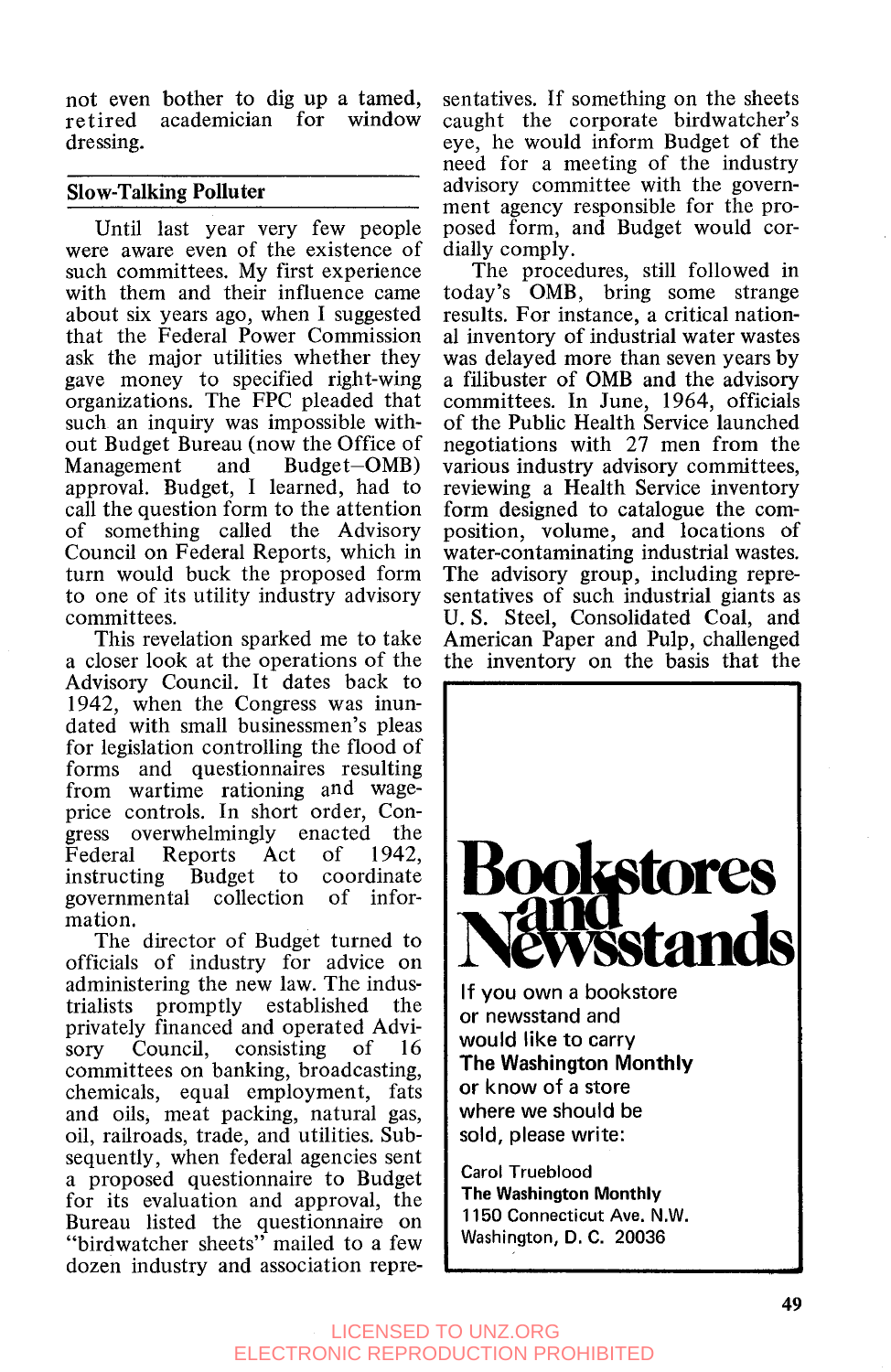data would find its way into the hands of the news media and opportunistic politicians. Further, they charged the survey-which was voluntary-would garner incomplete, outdated, and misleading information. Besides, they lamented the frightful costs to industry and the revelations of trade secrets that allegedly would result. After wrangling over the form for seven hours, the advisory committee adjourned, failing to resolve its conflict with the Public Health Service.

In 1968-four long years of mounting pollution after the initial advisory committee meeting-a new team of concerned bureaucrats tried to get the industry group to accept the inventory. The government environmental protectors faced several veterans of the meeting held several years earlier. Industry rehashed the old argument. The Budget Bureau again did not approve the inventory, thus awarding the decision to the polluters.

By last year, growing attention to this issue from Congress, the press, and Ralph Nader had created a public image problem for the Administration, forcing it to do something, if only to create the illusion of action. So it initiated a pilot, voluntary inventory. Just a few firms in each state, including, in many cases, small operators rather than big polluters, are asked to send in information. The result is that we still don't know who pollutes what, where, and how much.

#### **The Intimate Caucus**

OMB, of course, is not legally required to accept the objections of the industry advisory committees. But industry wins out because of its power and its experts, who can cajole and even intimidate government officials into seeing and doing things industry's way. Peter Petkas, an attorney with Nader, last year described a September, 1970, meeting he attended of the Communications Industry Committee of OMB's advisory council. The meeting, called to discuss a Federal Communications Commission question-

naire probing the effects of conglomerate ownership of broadcasting facilities, was packed with representatives of CBS, NBC, ABC, Westinghouse Broadcasting, and other communications corporations. The industry representatives, as Petkas put it, "quite literally put [the FCC man] through the wringer. For the first few hours he held his ground.... As time wore on he was more willing to accept industry criticism and to offer to make changes accordingly." As examples of the wearing-down process, Petkas cites an hour-and-a-half discussion as to which company official should sign the questionnaire and whether it should be notarized, and a three-hour bemoaning of NBC's difficulty in locating the necessary information in its files.

The discussion frequently focused on questions that OMB and industry claim are not supposed to be considered by the advisory committees. Petkas recounted industry inquiries concerning "agency policy, the depth of support among the commissioners for carrying out the survey, and the names of commissioners who were responsible for instigating it."

OMB had made no attempt to notify the FCC in advance of industry allegations and objections to the questionnaire, and, after eight hours of sometimes heated discussion, the advisory committee had reviewed merely five of the 17 questions on the form. The meeting then adjourned with the agreement that issues remaining between the industry people and the FCC be ironed out in "intimate caucus." When Petkas suggested that he might attend the "intimate caucus," he was bluntly uninvited by the committee's industry chairman and assured by the OMB reviewing officer that this closed, informal meeting between an OMB advisory committee and the FCC was none of Petkas' or OMB's business. OMB, it was explained, could not assure Petkas' admittance.

Prior to introduction of the Senate bill on advisory committees, OMB discouraged public knowledge of its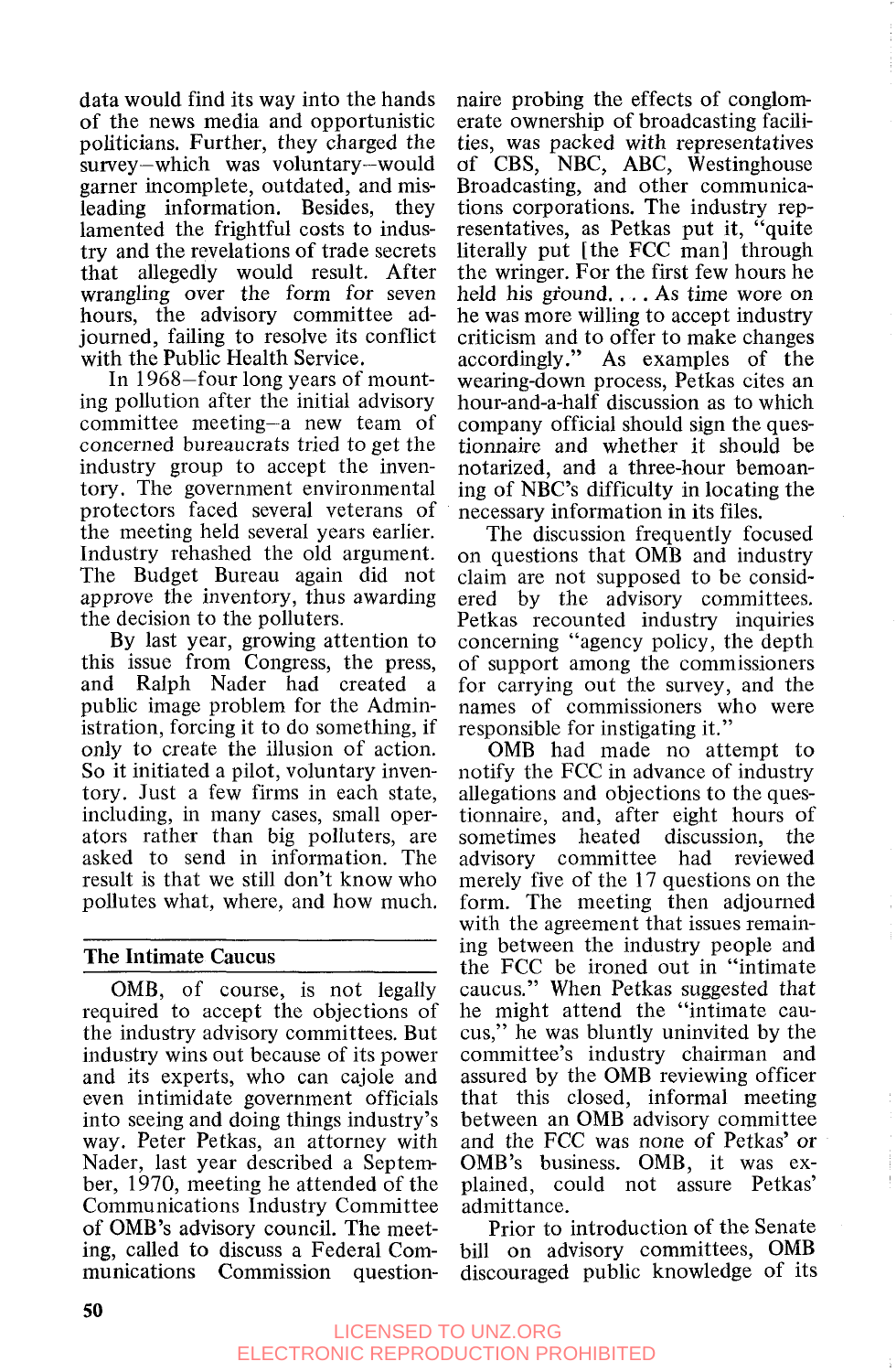advisory meetings. Today, public interest representatives can be notified of, and sometimes participate in, these gatherings, albeit as observers rather than members. But these changes, forced because of the bad light in which congressional hearings placed OMB and its advisory committees, do not address the more serious implications of industry's dominance of these groups and its quiet exercise of governmen tal power.

#### **Five-Sided** Profits

The Commerce groups may make the polluters look good and the OMB advisory groups may keep government away from industry's files, but it is at the Pentagon where the real potential of industry expertise is realized, where corporations can advise the government on how to help them make more money off federal contracts.

The Defense Industry Advisory Committee (called merely the Industry Advisory Committee, or IAC, since 1968-they dropped the "Defense" in deference to growing public opinion against militarism) was established in 1962 by Secretary of Defense Robert McNamara. All of its members, except the Deputy Secretary of Defense, who serves as chairman, are heads of corporations. And as of mid-1 970, 12 of the 24 members were from among the top 40 defense contractors, their firms holding \$6.12 billion in prime military contracts let last year.

When the IAC advises the Pentagon on defense profits, it advises from experience. It has negotiated both for changes in procurement rules and for higher profits, and its success can be measured by a recent General Accounting Office questionnaire that last year found an average 56 per cent profit based on equity invested in 146 negotiated defense contracts examined.

The IAC, wanting to minimize its success in the area of profits, worked to convince the GAO to write another

draft of its report, highlighting new information voluntarily and unselfishly provided by industry, showing a lower profit margin of 21 per cent. The IAC prevailed-the final version of the GAO report de-emphasized the government's independent conclusions and upgraded the industry's data showing the lower figures.

Such is the influence of the closed, secretive board, whose nine-year history is shrouded in mystery. Its rules forbid members to "issue or make public statements regarding the work of the council without prior approval of the chairman," and rarely does the Pentagon reveal anything about IAC activities.

There's something in the IAC both for the Pentagon and for industry. On the government side, it permits the Pentagon to prevent or resolve conflicts between contractors in private, where arrangements can be worked out without the danger that a disgruntled contractor will complain to Congress or the press. Rumors still abound that the IAC was specifically established to smooth rumpled feelings surrounding the award of the TFX contract to General Dynamics rather than Boeing. William M. Allen, Boeing's chairman, was a charter member of IAC, serving from 1962 to 1969.

On industry's side, contractors gladly exchange the right to publicly protest for the chance to get inside the Pentagon, where things can be worked out amicably among friends and there is always enough for everybody. Being inside gives the IAC a way to influence procurement rules before they are promulgated, to criticize troublesome government regulations, reporting forms, and audits, and to get advance information on Pentagon decisions so there is still time for industry to apply pressure. IAC members also enjoy what all other private citizens' groups are deniedtop-secret briefings on the war, Soviet technology, domestic militants, and the Administration's economic "game plan." Little wonder that some have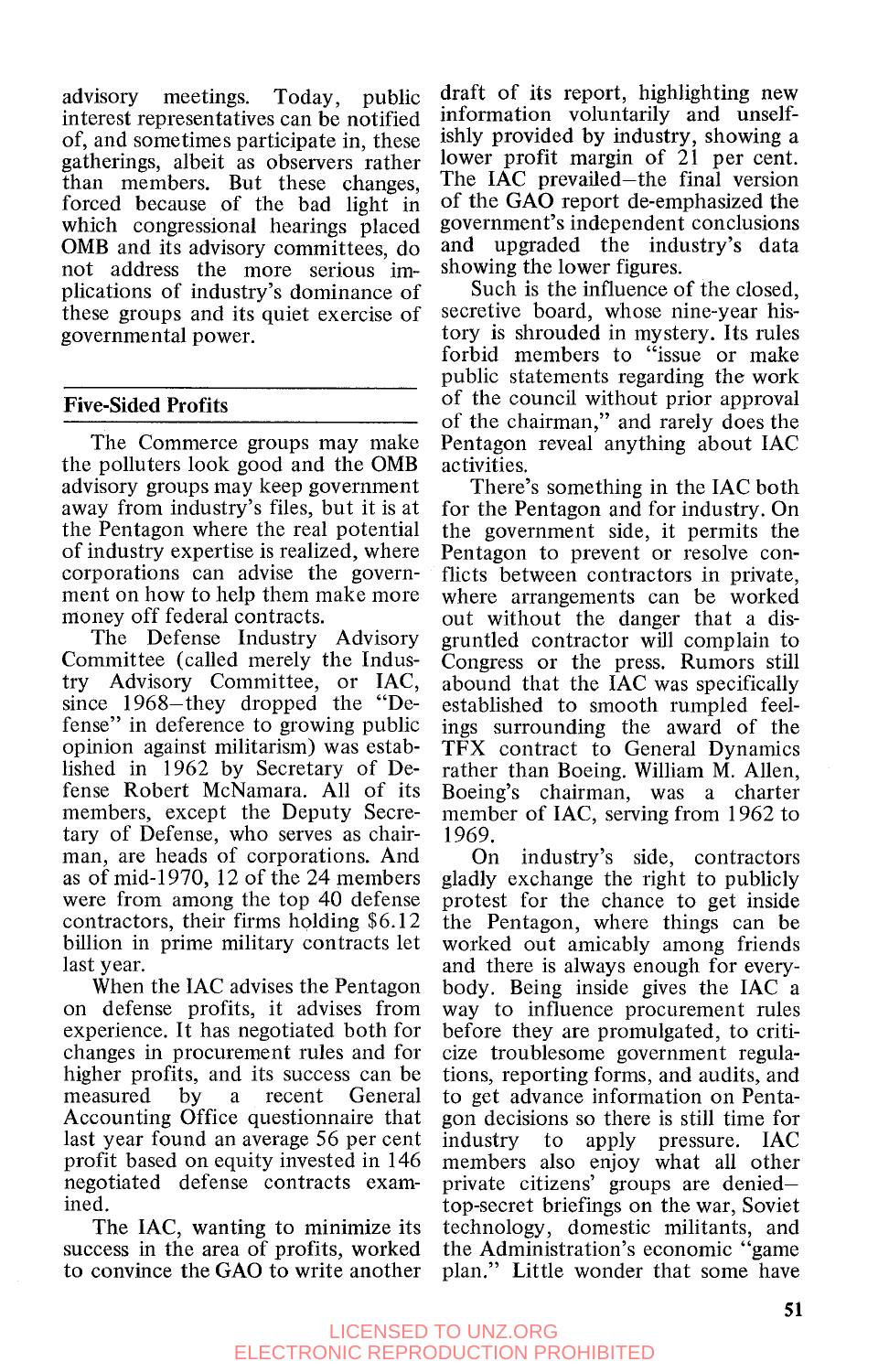tagged IAC as the "board of directors of the military-industrial complex."

The IAC had some influence on the changes in defense contracting that led to the cost-plus contracts and the lucrative overruns. And now it is moving to eliminate all competition between contractors as well. Arguing against the low profits that imperil national security, John Dresser, chairman of Dresser Industries, told the February, 1971, IAC meeting that actions must be taken to boost contractor earnings, that defense is inconsistent with haggling over the price, and that "the country will be best served without cutthroat competition."

Apparently, the Pentagon agrees. At the same meeting, Ron Fox, Assistant Secretary of Army Installations and Logistics, referred to a memorandum issued by Deputy Secretary David Packard which outlined major Pentagon policy changes in contracting. The new guidance provides for more cost-plus contracts and less competition, which, according to Fox, "will probably increase the actual profit earning on defense contracts."

#### **Mini-Arms Race**

Most of the IAC's work is carried on by subcommittees, such as the one on military exports that dates back to 1962. This subcommittee, representing a large variety of companies, has as its prime objective the selling of the Pentagon abroad by promoting overseas military sales and mini-arms races. Small countries provide a lucrative market for second-hand arsenals, and the IAC subcommittee helps convince them they need to be the first on their continent to have a surplus destroyer or an obsolete jet. At a June, 1967, meeting, Henry J. Kuss, Jr., Special Assistant for International Logistics, delivered to IAC the export subcommittee's recommendations for a joint industryldefense effort to expand the number of U. S. companies engaged in exporting weapons as well as the yearly volume of shipments overseas.

Their approach seems not unlike a weapons' sale roadshow, including a more favorable policy on profits so as to stimulate export expansion; a combined effort by industry and the Departments of State, Commerce, and upgrading of "industrial-educational institutions" in the instruction of problems of military hardware export. Defense to solicit foreign sales; and

with the possible threat to the defense industry from domestic unrest. After hearing the Army's Provost Marshal, Major General Lloyd B. Ramsey, imply that the increase in the national crime rate and the jump in "student unrest and disobedience" are indicators of a conspiracy to disrupt production, Mark Shepherd, Jr., president of Texas Instruments and IAC member since 1969, took the floor. In a paper specifically endorsed by several council members, Shepherd advocated an immediate and farreaching program to combat the radical threat to industry. His program involves giving industry access to federal records and criminal data, so a job applicant can no longer conceal arrests for "loitering, illegal picketing,<br>and disorderly conduct"—misdeand disorderly conduct"-misdemeanor charges Shepherd views as indicators of "potential militancy." The IAC has also concerned itself

In his conclusions, "wholeheartedly endorsed" by **W.** P. Gwinn, chairman of United Aircraft, and W. F. Rockwell, Jr., North American Rockwell's chief, Shepherd said that federal agencies, including the FBI, should share their intelligence with industry, and that special FBI agents should work closely with industry "to identify potential militants." He also proposed the establishment of a "central repository of criminal data for the purpose of screening job applicants. "

Lest silly, groundless fears of civil libertarians and other bleeding hearts allay the government from taking industry's recommended course, United Aircraft's **W.** P. Gwinn warned that industry would do it themselves. Said Gwinn, "It is conceivable that if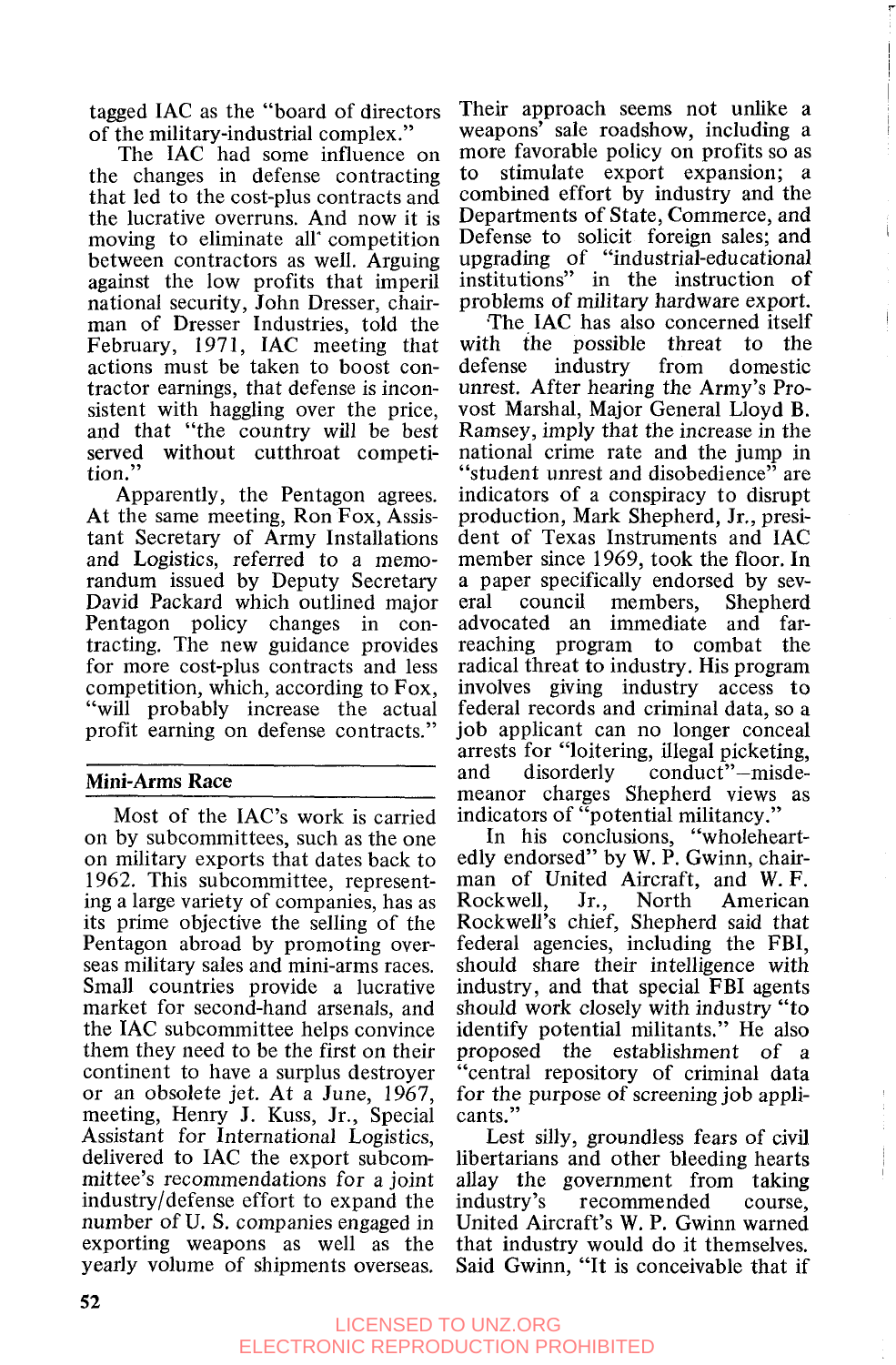the present restrictions on the release of such information to industry are not modified, industry may in effect have to establish an undercover organization of its own in order to protect itself. ''

#### **Advise and Deceive**

But in reality this is what industry has already done through the vast and complex web of advisory committees. The growth of advisory groups in the last **30** years, and particularly in the last decade, has not benefited society through increased information and expertise in government. Rather, it has closed off the flow of information and reserved key governmental access points for the leaders of the corporate world. The widespread and pervasive influence of these committees marks the emergence of the American corporate state, where dominant political power is officially and quasi-officially invested in the massive industrial and financial conglomerates.

Clearly, we must eliminate this source of government by special interests. All unnecessary advisory committees certainly must go. And if some are indispensable, they should be open, representative bodies operating under adversary proceedings, thereby assuring that no interest will be officially enthroned. While not guaranteeing all societal interests equal political resources and influence, at least all interests will share an equal chance at information and access.

Prospects for such changes are not good. Even when diverse representation on advisory committees is legally mandated, the President puts himself above the law by either refusing to appoint the committees or stacking them with businessmen. In our present system, government by advisory committees, the public can have no more confidence in the advice of these panels than it has in the quality and reliability of the products of the industrialists who man them.  $\blacksquare$ 

#### **The Washington Monthly SHORT COURSE IN AMERICAN POLITICS** - **for only \$2.50**

**Sam Brown on "The Politics of Peace."** "A fascinating critique"-The New York Times. ". . . absolute candor. . . deserves to be read in full and pondered by anyone concerned with public affairs"-David S. Broder. (50 cents ordered separately-A)

**Christopher Pyle's "The Army Watches Civilian Politics" and "The Army Covers Up."** The articles that won The Washington Monthly the 1971 George Polk Memorial Award for Outstanding Magazine Reporting. (\$1 .OO ordered separately-B)

**"The Ritual of Wiggle."** James Boyd's scathingly funny assessment of the state of public morality in America features, among others, Adam Clayton Powell and Edward M. Kennedy. (50 cents ordered separately-C)

**"Why We Went to the Moon-From the Bay** *of* **Pigs to the Sea of Tranquility."**  It's the same reason we went to Vietnam. Three reporters from the London Sunday Times tell a fascinating story that was bungled by American journalists.  $($1.00$  ordered separately-D)

The Washington Monthly, 1150 Conn. Ave. N.W., Washington, D.C. 20036

Please send me the **Short Course in American Politics** for \$2.50, or the following articles (circle choice): A **B C D** I enclose \$

| Name          |      |  |
|---------------|------|--|
| Address _____ |      |  |
|               |      |  |
| City_         | Zip. |  |